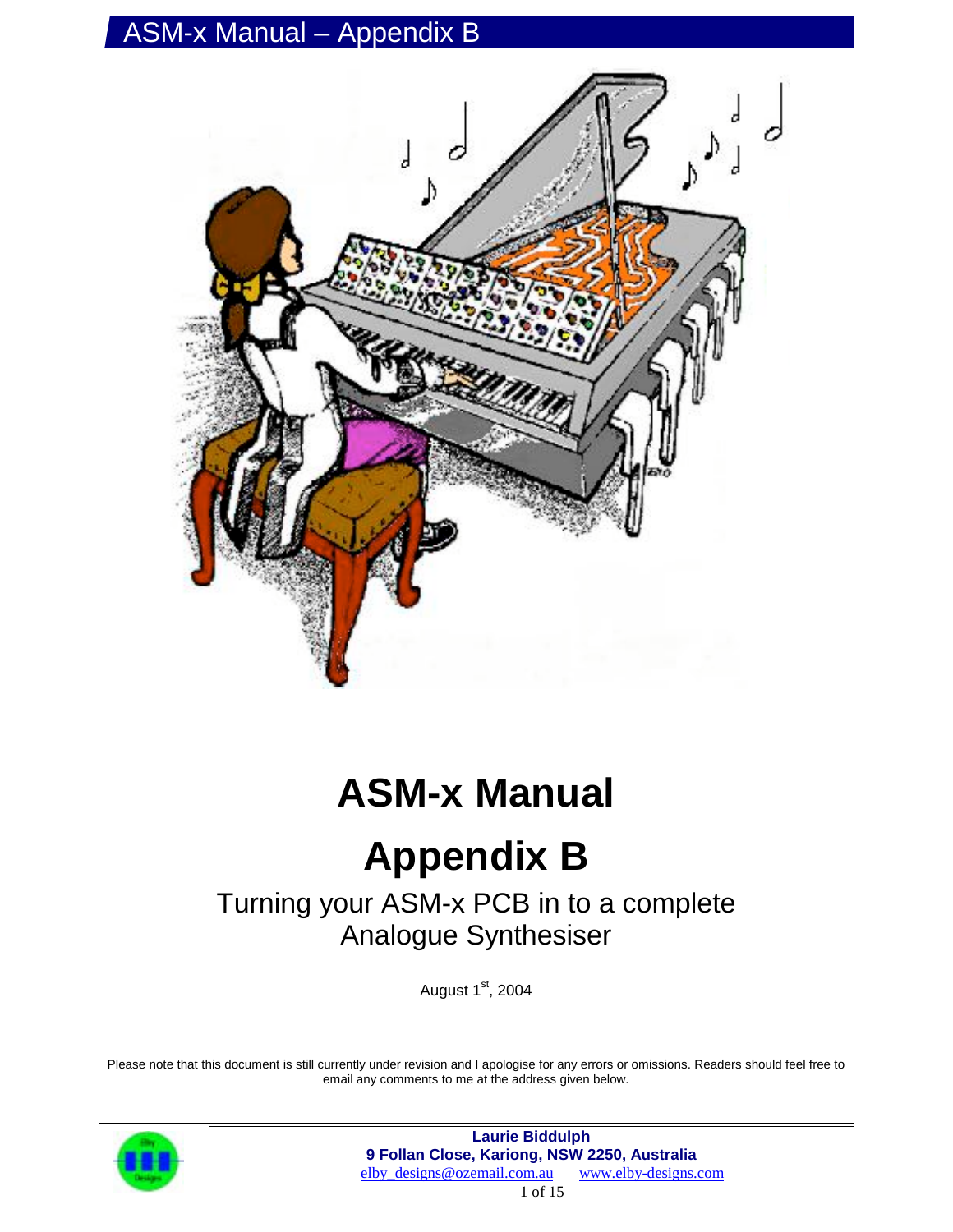Before starting on your ASM-x pcb construction you should really give some thought to how the whole system is going to be put together. Are you going to go for a modular system, a semi-patched system or a fully hard-wired system? Each style has its advantages and disadvantages and you need to consider these factors in your overall design (see the following pages for more details on this).

Irrespective of the chosen design, it will be necessary to interconnect various module signals. All inputs on the ASM-x are fed through a buffer/mixer circuit which provides a fixed-gain or fixed-attenuation to the incoming signal. The values given in the design provide an optimum gain/attenuation factor and assume a relatively wide range signal will be applied. Once a design has been finalised for how the various modules will be interconnected it is possible to then fine tune the input resistors to optimise the performance of the panel controls. For example, if the initial ASM-x input is designed to accept a –5V to +5V control signal but your design will provide a –10V to +10V signal then you will, initially, find that the panel control for this signal will have a small `working' area with the remainder of the pot travel resulting in overload. By adjusting the value of the input resistor we can adjust the pot to give us a working area over the complete pot rotation. An example of this is already shown in the VCO with the `FINE TUNE' and `COARSE TUNE' inputs having different input resistors that allow the control pots to operate correctly over a –15V to +15V range.

The selection of the components for these input circuits raises a common question regarding the positioning of these controls – "should the pots be placed on the inputs to a module, the outputs of a module or both?"

There is very little benefit in placing attenuator pots on both the inputs AND outputs of a module. Doing so would result in a very large panel size and a very high component cost.

Placing the attenuators on the outputs of a module probably provides the lowest cost solution but does mean that if two inputs on different modules are connected to the same output that they will both have the same signal levels all the time.

The more sensible approach is to place the attenuators on the inputs to a module which then allows each and every input to have its signal level tailored to its specific needs. If, as in the ASM-x, the various output signals comply with a predefined range of output level then this makes it easy to tailor the input attenuator resistors (as discussed above) to provide optimum control from the pot. This will mean that in a pre-patched or semipatched system that additional inputs will need to be provided to allow for a reasonable selection of input controls. In a modular system the number of inputs is usually kept to a minimum and additional modules are added to the system to provide mixing and splitting options for the various signals.

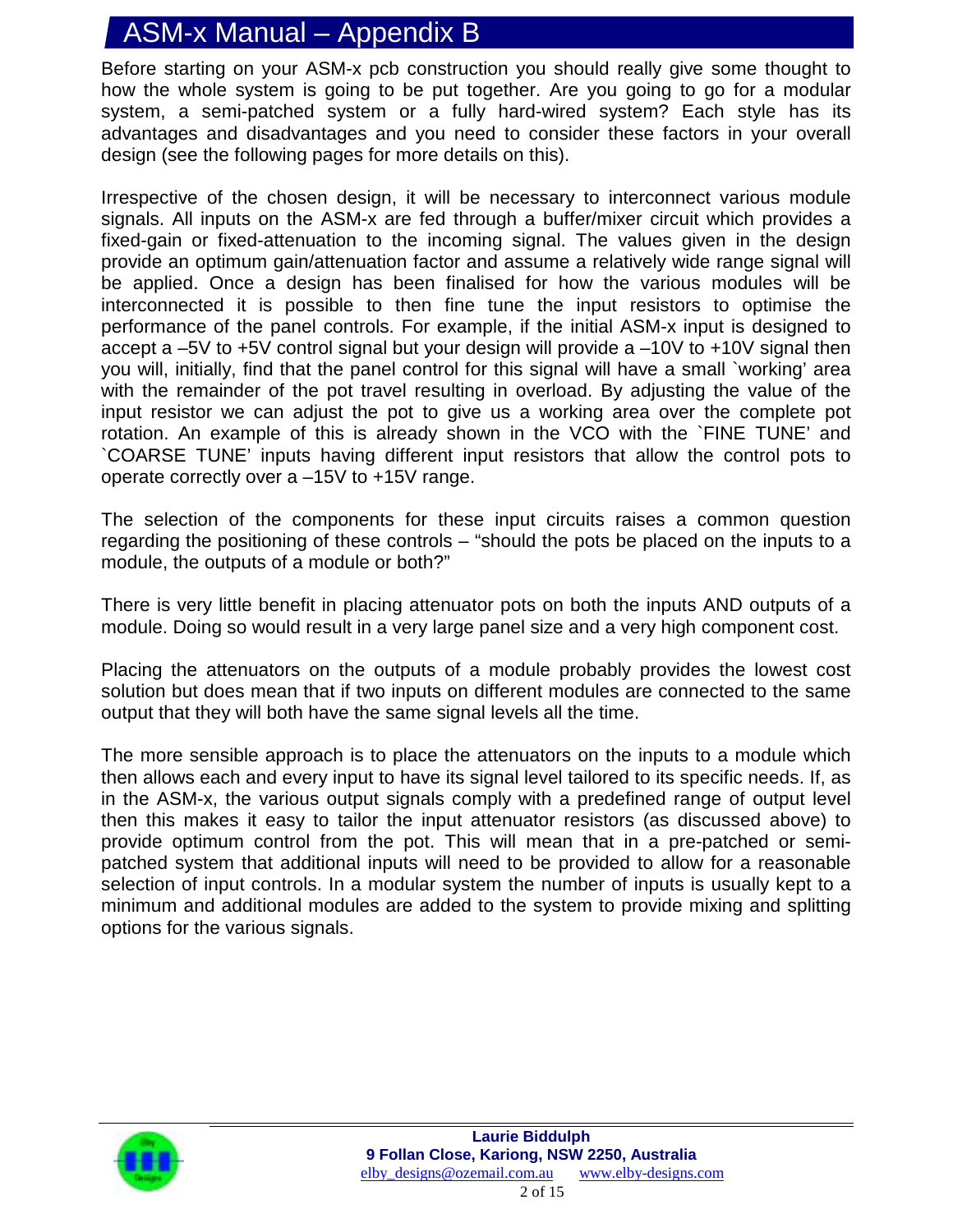#### **Modular system:**

A modular system lets you determine the route any signal or control voltage will take providing you with total control of every aspect of the sound being created.

Modular systems tend to be physically large and expensive and can be quite difficult to set up to create a specific sound. In a modular system all inputs and outputs are bought out to a set of patch sockets. The user then connects an output signal from one module to an input signal of another module and repeats this until the complete signal path is generated.

To minimise the panel size for a module, there is normally only one connector/attenuator for each input type. This often means that there is a need for an external module where multiple signals may be combined prior to being applied to the module input. Similarly, splitter-modules are often used to allow a single output to be fed to a number of different modules



*.*

*An Oakley-based system – a modular synthesiser*

Modular systems rely heavily on patch cords with complex sounds often resulting in a `spaghetti maze' of cords across the front panel making it difficult to document the settings for recall at a later date.

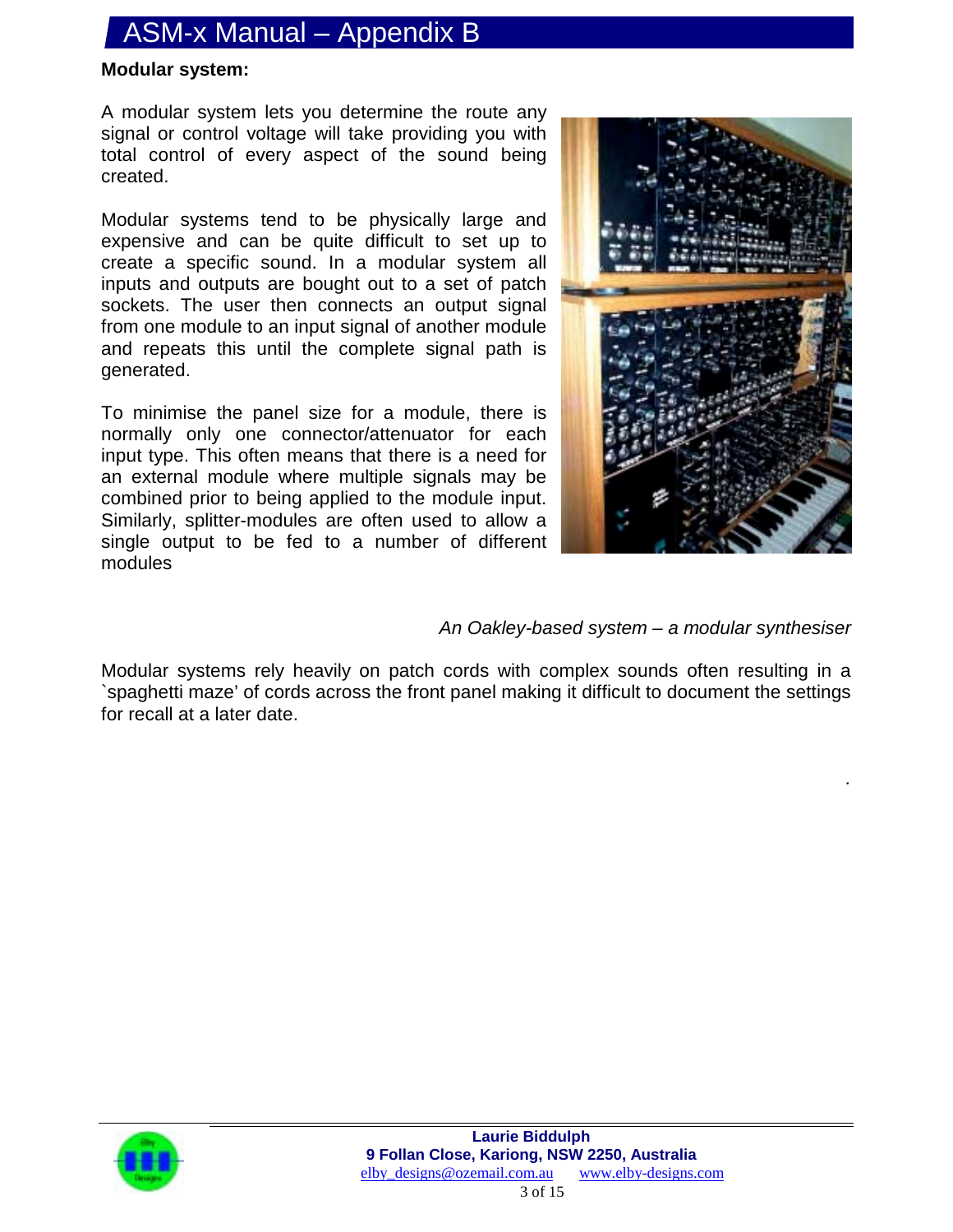#### **Hard-wired system:**

In a hard-wired system the signal routes are predefined and so may limit the degree of control that you have.

Hard-wired systems can be physically quite small and this can reflect in a lower overall cost for the system.

Creating a sound is usually just a matter of tweaking a few controls and possibly setting a few switches.

If your main sound requirements are for tonal or melodic music then the pre-patched synthesiser works very well.



*The Korg Mono/Poly – a hard-wired synthesiser.*

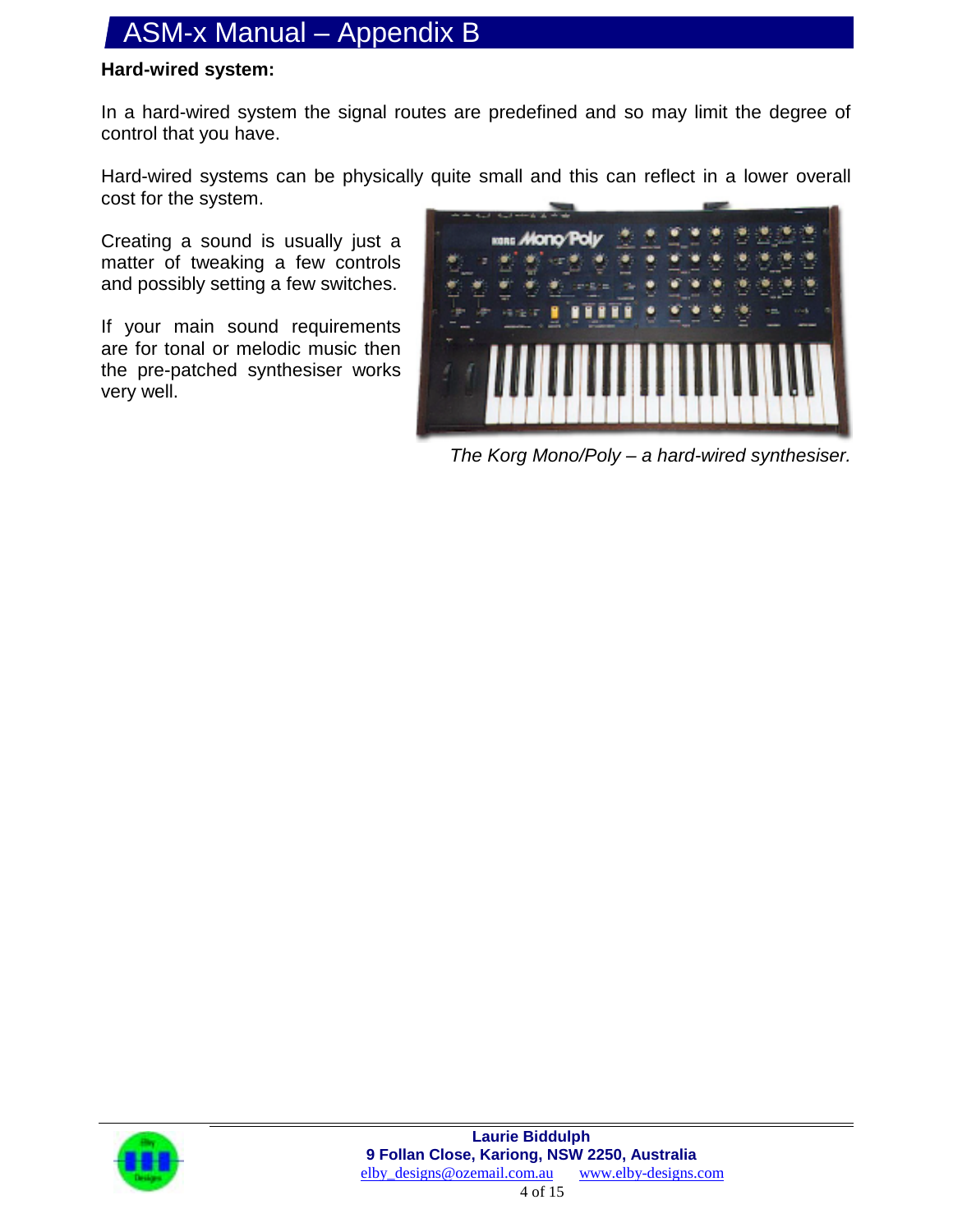#### **Semi-patched system:**

In a semi-patched system the more common sound routes are pre-wired but can be overridden using the patch sockets.

Semi-patched systems fit between the pre-patched and modular systems in both physical size and costs, offering you more connect options than the pre-patched system but at the same time not requiring the large space that a modular requires.



*The Korg MS-20 – a semi-patched synthesiser.*

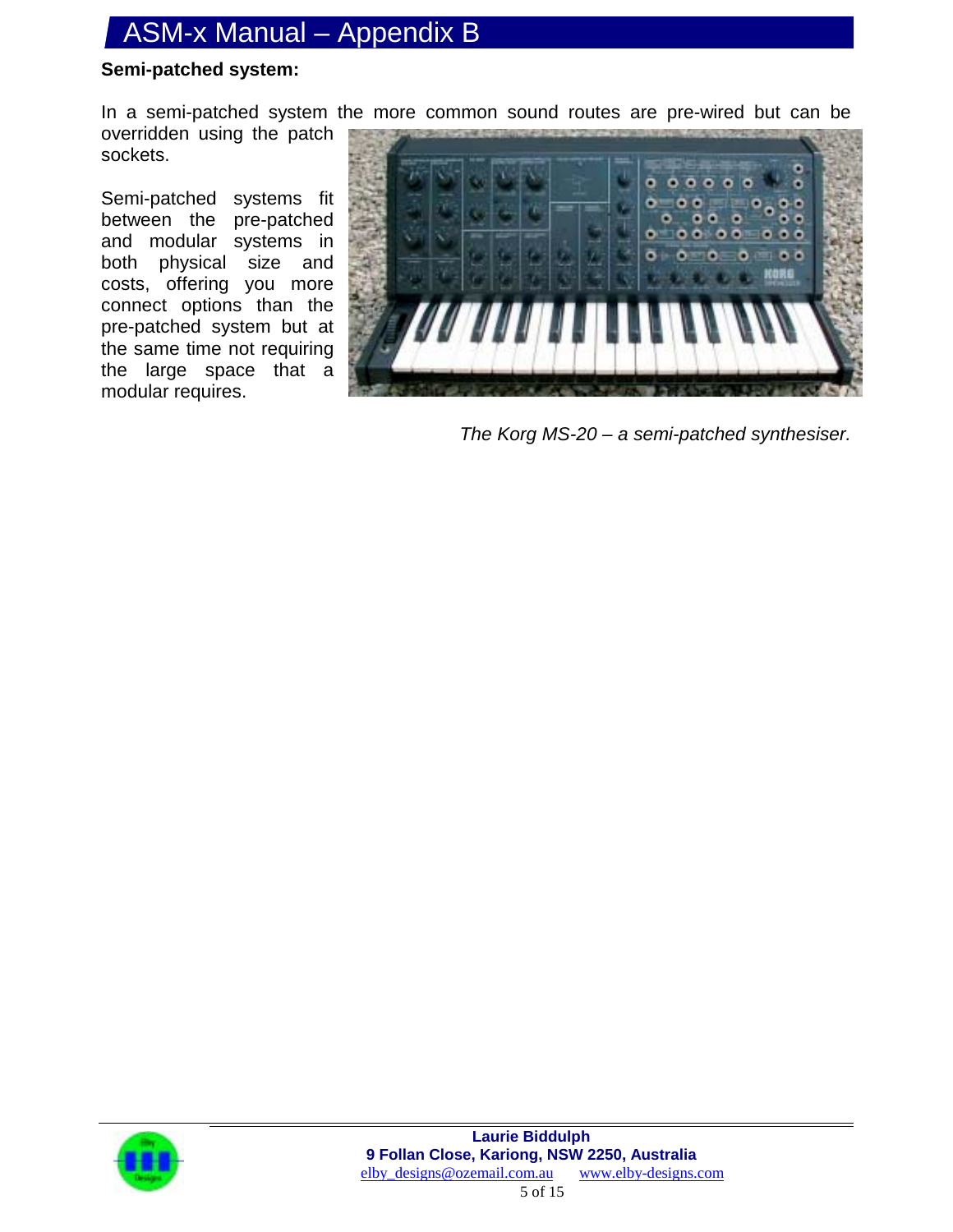#### **The ASMx-Genie family:**

Some potential users of the ASM-x are put off by the fact that, as it stands, the ASM-x pcb is not a ready-to-go unit. As a minimum the builder will need to wire several panel controls and then provide some form of inter-module connection. Beginners to the world of analogue synthesisers and electronics may find this task to burdensome and may opt for a more `complete' solution. This is, of course, in the nature of the one of the original design concepts behind the ASM-x – make it flexible!.

To assist potential builders I decided to look at a `complete analogue synthesiser' solution using the ASM-x. As there is no one perfect solution I defined a set of basic ground rules to help define the design:-

- 1. The design should utilise a readily available case. The case is one of the biggest problems to address. Although it would be nice to be able to offer a custom design, the cost of fabrication, the choice of materials and overall design make this option prohibitive. Commercial offerings seem very far and few between but eventually I cam across two workable options:-
	- Flight-style case. These are quite common and can be found in most good electronic stores or camera houses. A bit of mechanical work is required to provide a mounting for the front panel as well as fitting of some items such as a power connector but a good quality result can be achieved for a relatively low outlay.
	- 19" racking enclosure. Some companies offer a basic metal shell that fits in to a 19" rack. These shells are usually offered in 1U, 2U and 3U heights as well as an appropriately sized 19" wide front panel and sub-front plate. The front panel is discarded as is the top plate for the enclosure. Your front panel is then fitted to the top of the enclosure resulting in a large (usually over 7U high) panel with a complete metal case enclosure. Using the 2U or 3U units gives you plenty of clearance inside for the pcb, wiring and any additional items such as a power transformer and additional modules. The whole unit can then be fitted in to either a very simple wooden housing or in to a suitable size 19" rack housing.
- 2. Minimise additional costs to that of constructing the ASM-x pcb.
- 3. In line with (4), minimise and additional modules or modifications to the ASM-x.

As it provided the most aesthetically complete solution, I opted for the flightcase approach for the case. This case gives us a panel size of around 440mm x 310mm which is reasonable close to a 6U rack system!

The semi-patched synthesiser design gives us, I believe, the best overall solution to a complete design and so this was adopted for the ASM1-Genie. The ASM2- Genie uses pre-patched design as the number of additional controls needed for the extra modules made it impractical to fit a patch section in the selected case.



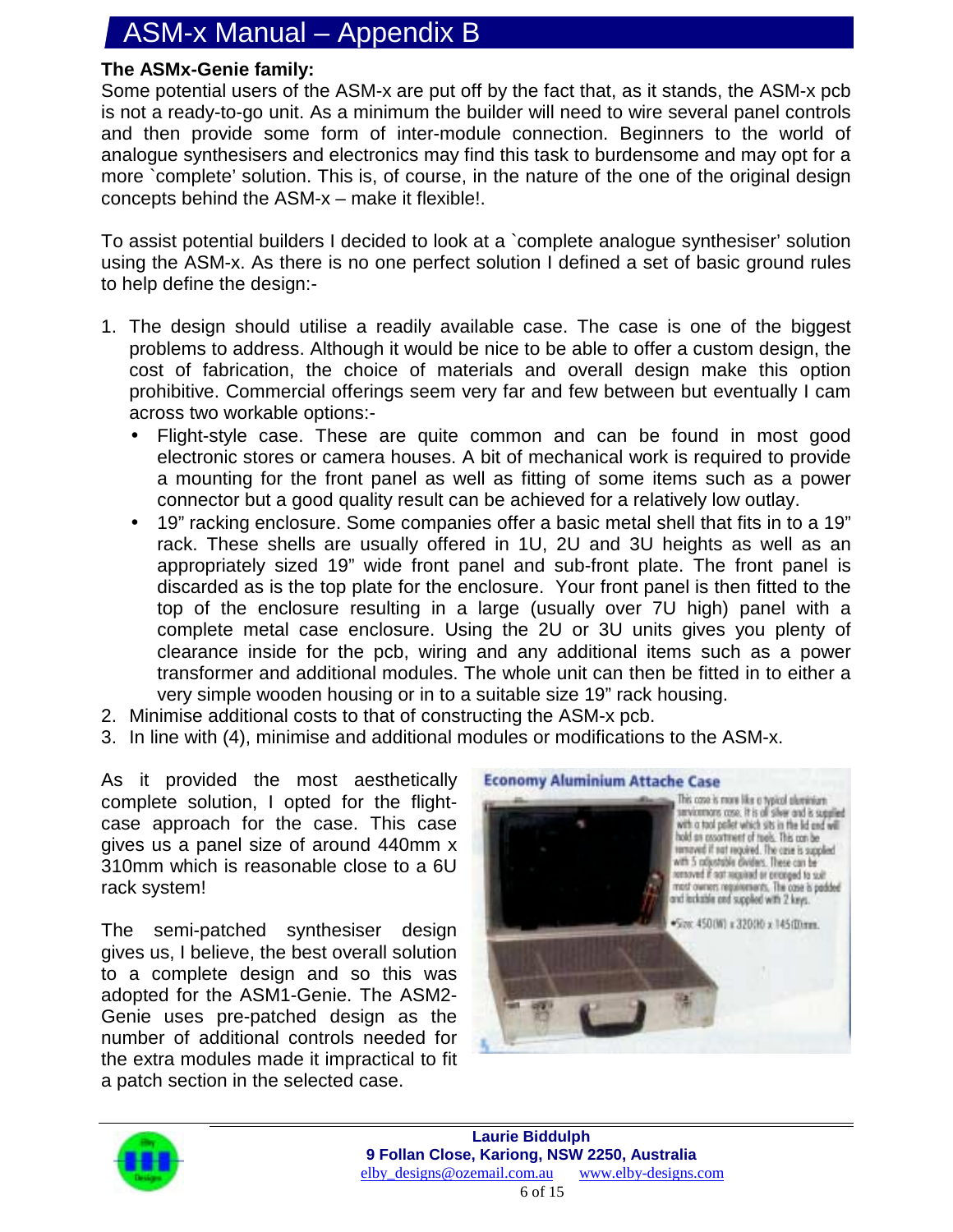#### **ASM1-Genie – a semi-patched analogue synthesiser.**

One point of contention in the modular world is the choice of patch connector. There is a wide variety of options here but investigating the popular systems you find that this list can be reduced substantially to three main contenders:-

- 1.  $\frac{1}{4}$ " (6.35mm) jack plug/socket,
- 2. 1/8" (3.5mm) jack plug/socket, or
- 3. 4mm banana plug/sockets

All of these have their advantages and disadvantages as discussed below:-

#### **¼" (6.35mm) Plug/Jack:**

Advantages:

- Mechanically robust, practically indestructible
- Electronically reliable
- Easy to patch into external equipment, since ground is provided as well as the signal
- Jacks are not very expensive if surplus parts are found
- Patch cords are not very expensive if they are home-made
- Switching contacts allow "normalized" patch connections, as on the ARP 2600

#### Disadvantages:

- Physically bulky
- Ground connection not really needed within the same system

#### **1/8" (3.5mm) Plug/Jack:**

Advantages:

- Physically compact
- Easy to patch into external equipment, since ground is provided as well as the signal
- Jacks are not very expensive if surplus parts are found
- Patch cords are not very expensive if they are home-made
- Switching contacts allow "normalized" patch connections, as on the ARP 2600

#### Disadvantages:

- Not very robust mechanically
- Not very reliable electrically
- Ground connection not really needed within the same system

#### **Banana Plug/Jack:**

Advantages:

- Physically compact
- Not very expensive (plugs or jacks)
- Patchcords only have one conductor and are very easy to build
- Stacking plugs eliminates the need for multiple jacks
- Very reliable electrically

#### Disadvantages:

- No way to implement "normalized" connection
- No ground conductor for connection to external equipment

For the ASM1-Genie the physical size of the 3.5mm jack makes it the obvious choice.

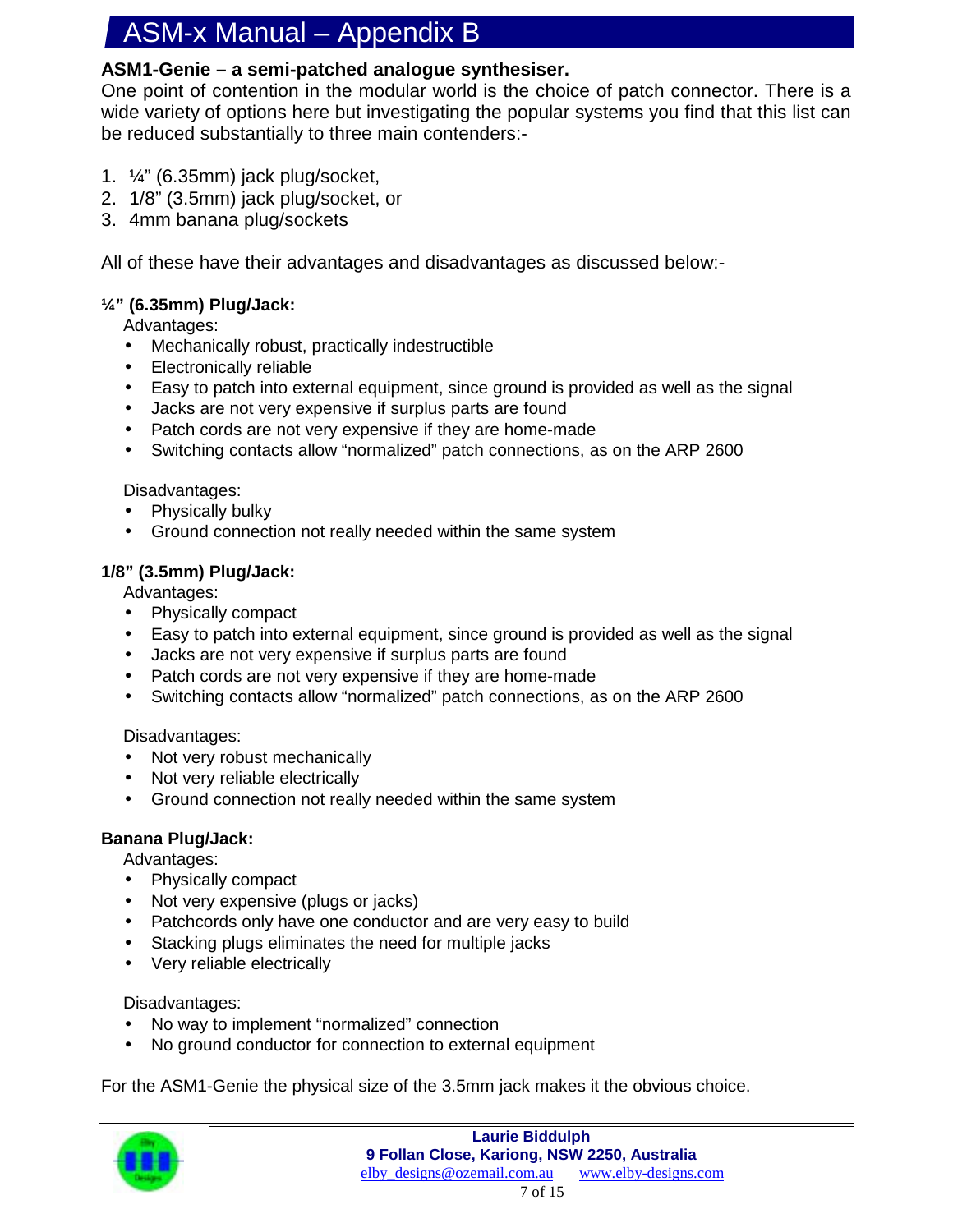

*The ASM1-Genie Front Panel* http://www.elby-designs.com/asm-genie/asm1-genie-frontpanel.wmf

The following page shows a block diagram of the ASM1-Genie and how the various modules are interconnected with patch switching options.

MIDI support is provided through the use of my MIDI-CV module but any unit providing a 1V/Octave control voltage for NOTE and a suitable GATE signal (minimum of 2Volts) will work fine.

In addition, the PSU-1 provides regulated power supply for the whole system.

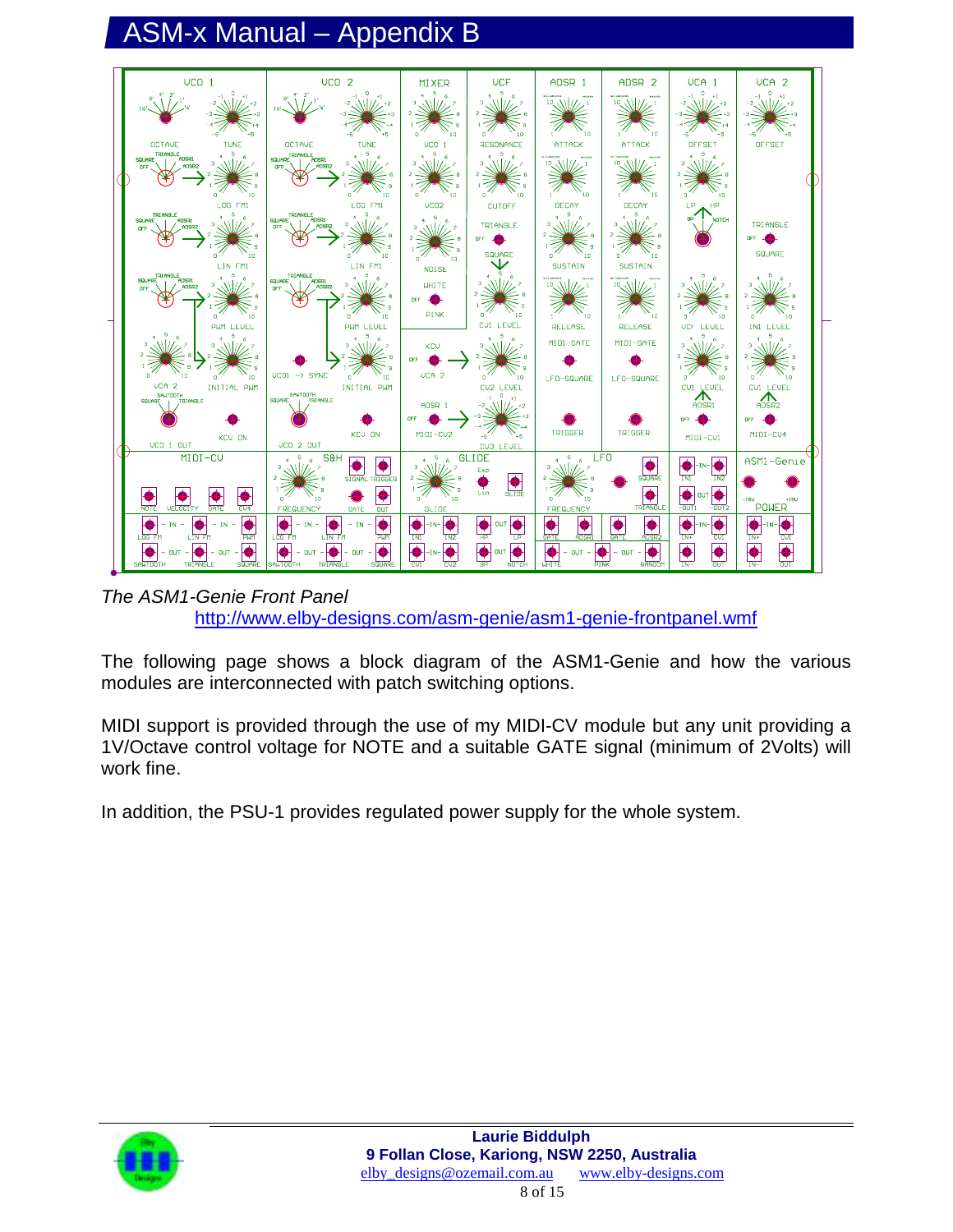



**Laurie Biddulph 9 Follan Close, Kariong, NSW 2250, Australia** elby\_designs@ozemail.com.au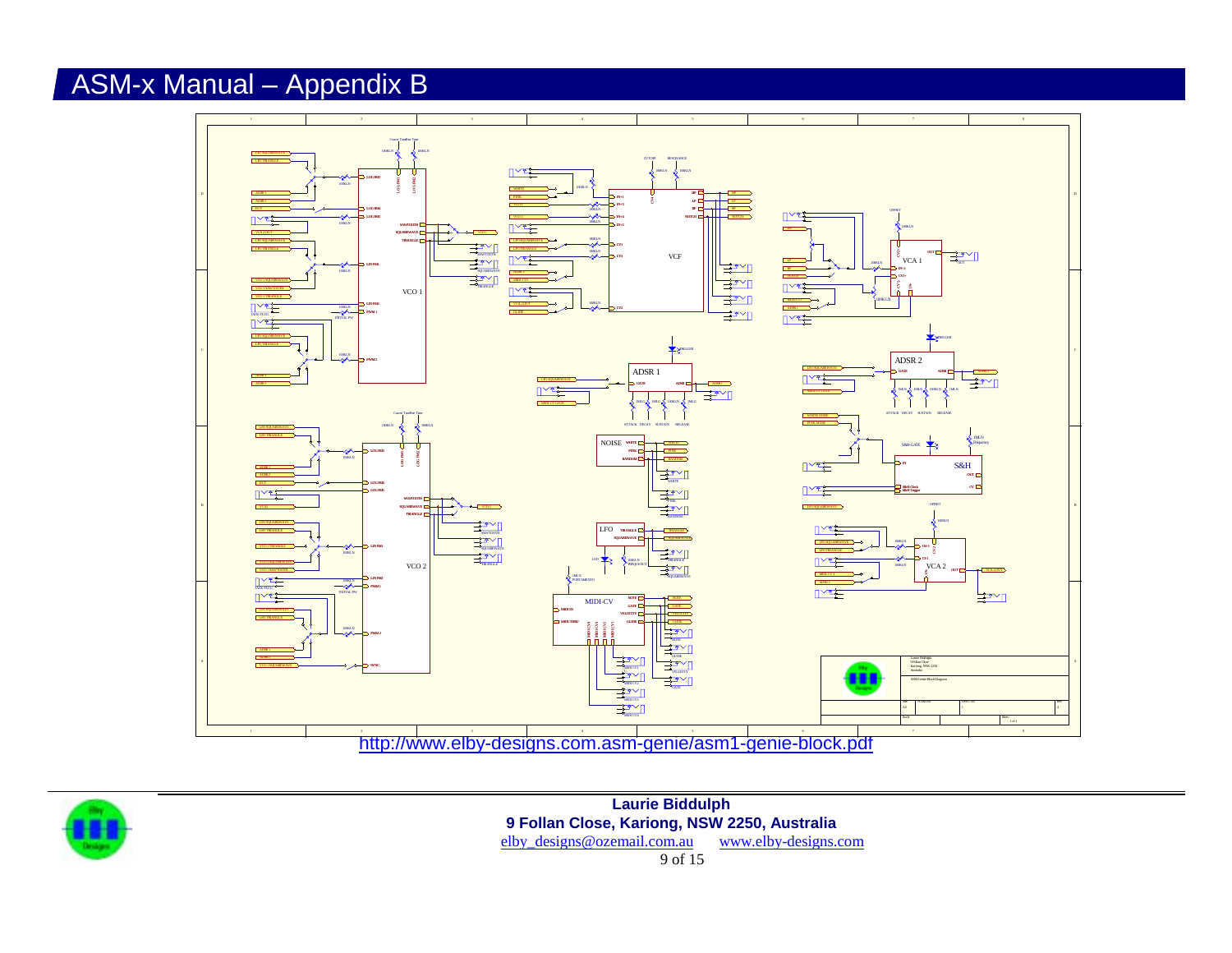#### **ASM-1 Minimum Panel Controls**

The following section lists recommended values for pots to be used in conjunction with the ASM-1. `Recommended Minimum Panel Controls' lists those controls that are required for proper operation of the module. Depending upon your system you may need additional pots on the remaining inputs. These pots will provide you with attenuation control of incoming signals. Where applicable, a second list is provided which lists additional pots that can be added if desired.

#### **VCO - Voltage Controlled Oscillator (VCO 1 & VCO2) Recommended Minimum Panel Controls:**

- CV1 Fine Tune 100K Linear
- CV2 Coarse Tune 100K Linear
- PWM1 Initial Pulse Width 100K Linear

The Coarse Tune pots on the VCO could be rotary switches giving octave selection if desired.

**Additional controls:** All remaining inputs, where used, should have 100K Linear pots.

#### **VCF - Voltage Controlled Filter**

#### **Recommended Minimum Panel Controls:**

- CV1 Cut-off Frequency 100K Linear
- Q Resonance 100K Linear

**Additional controls:** All remaining inputs, where used, should have 100K Linear pots.

#### **VCA - Voltage Controlled Amplifier (VCA1 & VCA2)**

#### **Recommended Minimum Panel Controls:**

• CV1 - Initial Gain – 100K Linear

**Additional controls:** All remaining inputs, where used, should have 100K Linear pots.

#### **ADSR Envelope Generator (ADSR1 & ADSR2)**

#### **Recommended Minimum Panel Controls:**

- Attack 1M Linear
- Decay 1M Linear
- Sustain 100K Linear
- Release 1M Linear

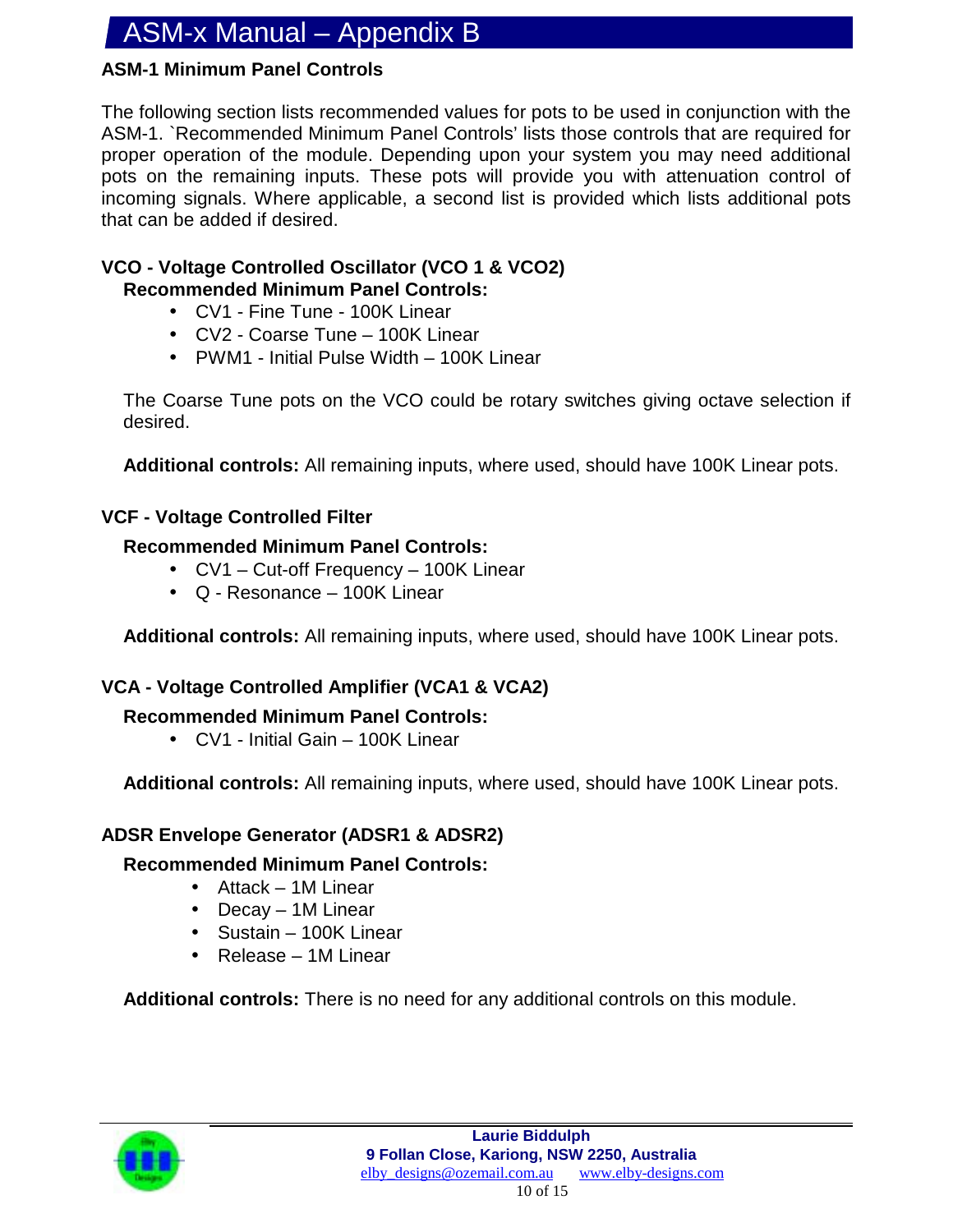#### **Noise Module**

#### **Recommended Minimum Panel Controls:**

• None

**Additional controls:** There is no need for any additional controls on this module.

#### **LFO - Low Frequency Oscillator**

**Recommended Minimum Panel Controls:**

• Rate – 100K Linear

**Additional controls:** There is no need for any additional controls on this module.

#### **Glide Buffer**

**Recommended Minimum Panel Controls:**

• Portamento (Glide rate) – 1M Linear

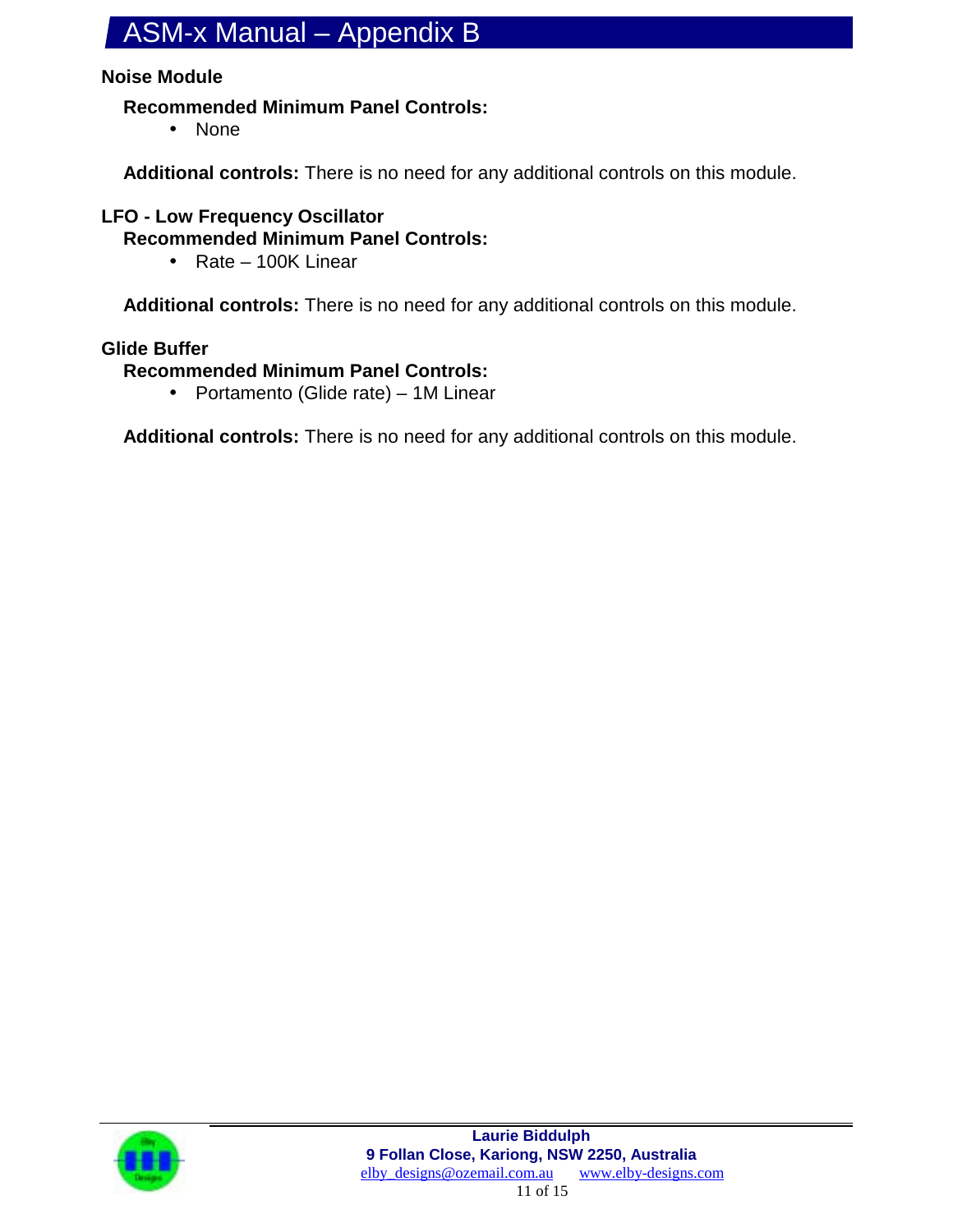#### **ASM2-Genie – a hard-wired analogue synthesiser.**

In comparison to the ASM-1, the ASM-2 has a number of additional synthesiser modules and selector options which means that a semi-patched version of the ASM-2 will not fit in the current flight-case. Consequently, the ASM2-Genie will be presented as a hard-wired system.

An external MIDI controller is still required and the MIDI-CV is used for this function. As with the ASM1-Genie, most 1V/Octave MIDI controllers will function fine.

Although the ASM-2 now includes an on-board power supply section we still need to provide a rough DC regulated supply which basically consists of a transformer, bridge rectifier and two smoothing capacitors. The RAW-DC pcb is suitable for this application or the unit can be built in-situ as desired.



*The ASM2-Genie Front Panel (*http://www.elby-designs.com/asm-genie/ams2-genie-frontpanel.wmf*)*

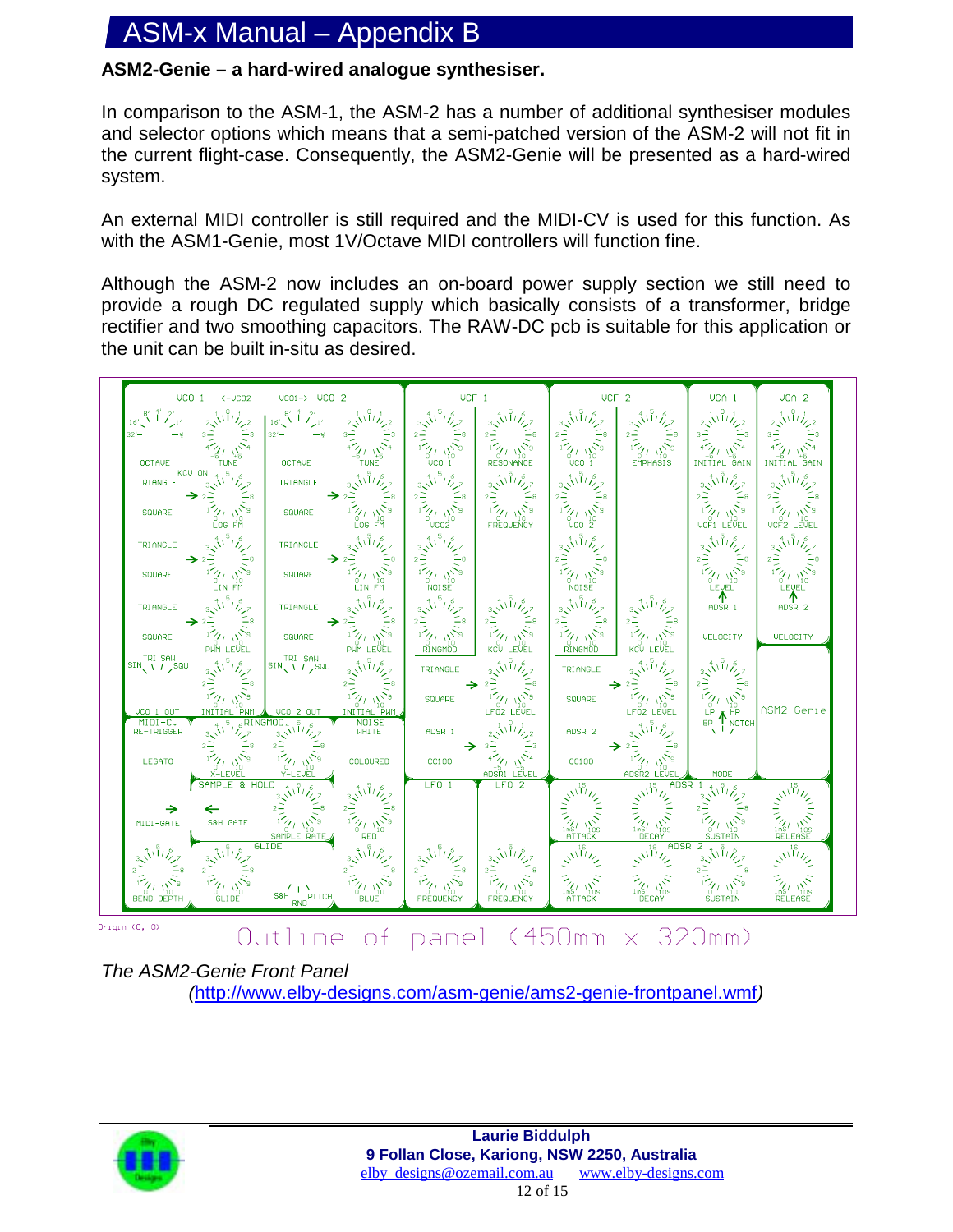

http://www.elby-designs.com/asm-genie/asm2-genie-block.pdf



**Laurie Biddulph 9 Follan Close, Kariong, NSW 2250, Australia** elby\_designs@ozemail.com.au www.elby-designs.com 13 of 15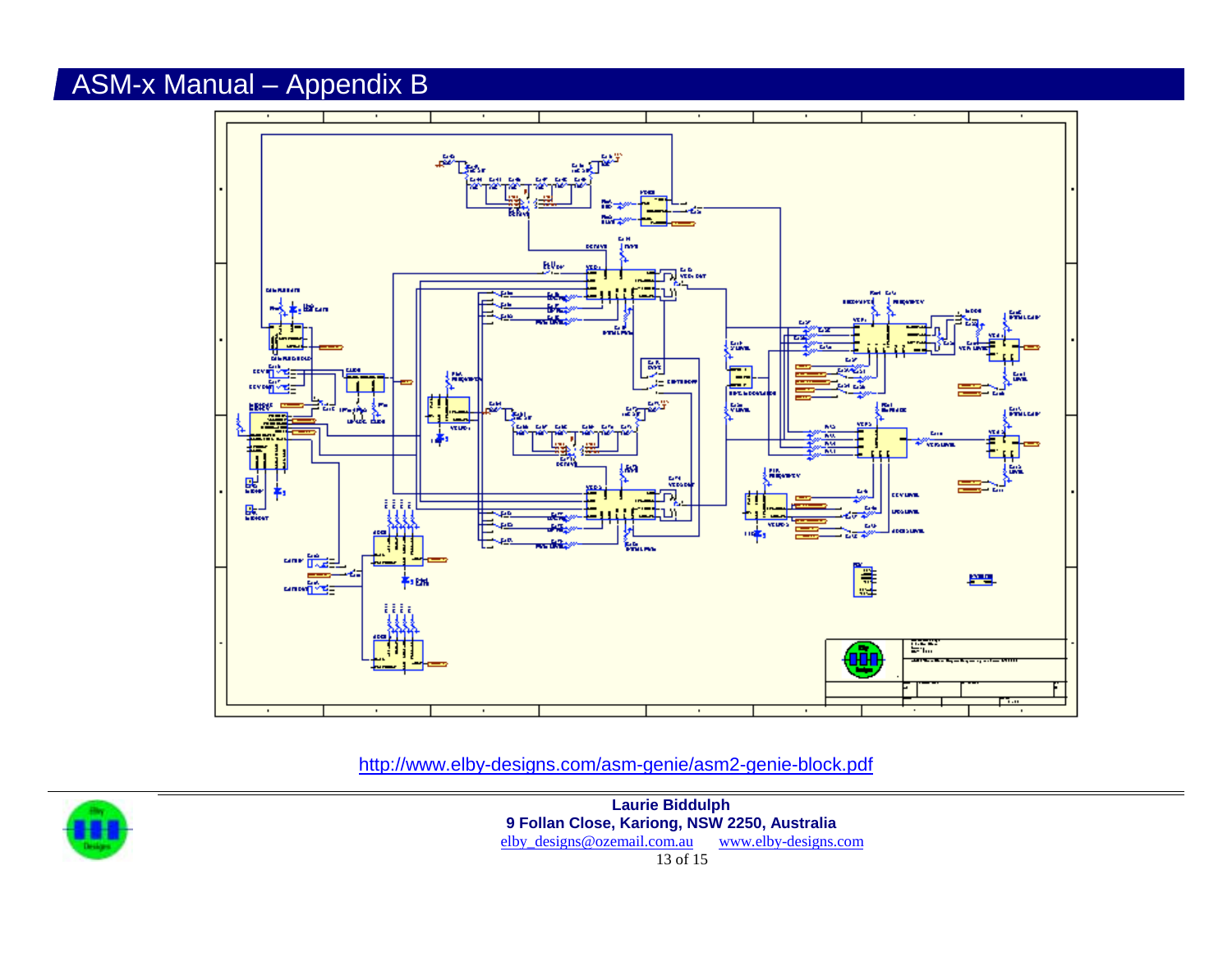#### **ASM-2 Minimum Panel Controls**

The following section lists recommended values for pots to be used in conjunction with the ASM-2. `Recommended Minimum Panel Controls' lists those controls that are required for proper operation of the module. Depending upon your system you may need additional pots on the remaining inputs. Where applicable, a second list is provided which lists additional pots that can be added if desired.

#### **VCO - Voltage Controlled Oscillator (VCO1 & VCO2) Recommended Minimum Panel Controls:**

- CV1 Fine Tune 100K Linear
- CV2 Coarse Tune 100K Linear
- PWM1 Initial Pulse Width 100K Linear

**Additional controls:** All remaining inputs, where used, should have 100K Linear pots.

#### **VCF - Voltage Controlled Filter (VCF1)**

#### **Recommended Minimum Panel Controls:**

- CV1 Cut-off Frequency 100K Linear
- Q Resonance 100K Linear

**Additional controls:** All remaining inputs, where used, should have 100K Linear pots.

#### **VCF - Voltage Controlled Filter (VCF2)**

#### **Recommended Minimum Panel Controls:**

• Enhance – 50K Logarithmic

**Additional controls:** All remaining inputs, where used, should have 100K Linear pots.

#### **VCA - Voltage Controlled Amplifier (VCA1 & VCA2)**

#### **Recommended Minimum Panel Controls:**

• CV1 - Initial Gain – 100K Linear

**Additional controls:** All remaining inputs, where used, should have 100K Linear pots.

#### **ADSR Envelope Generator (ADSR1 & ADSR2)**

#### **Recommended Minimum Panel Controls:**

- Attack 1M Linear
- Decay 1M Linear
- Sustain 100K Linear
- Release 1M Linear